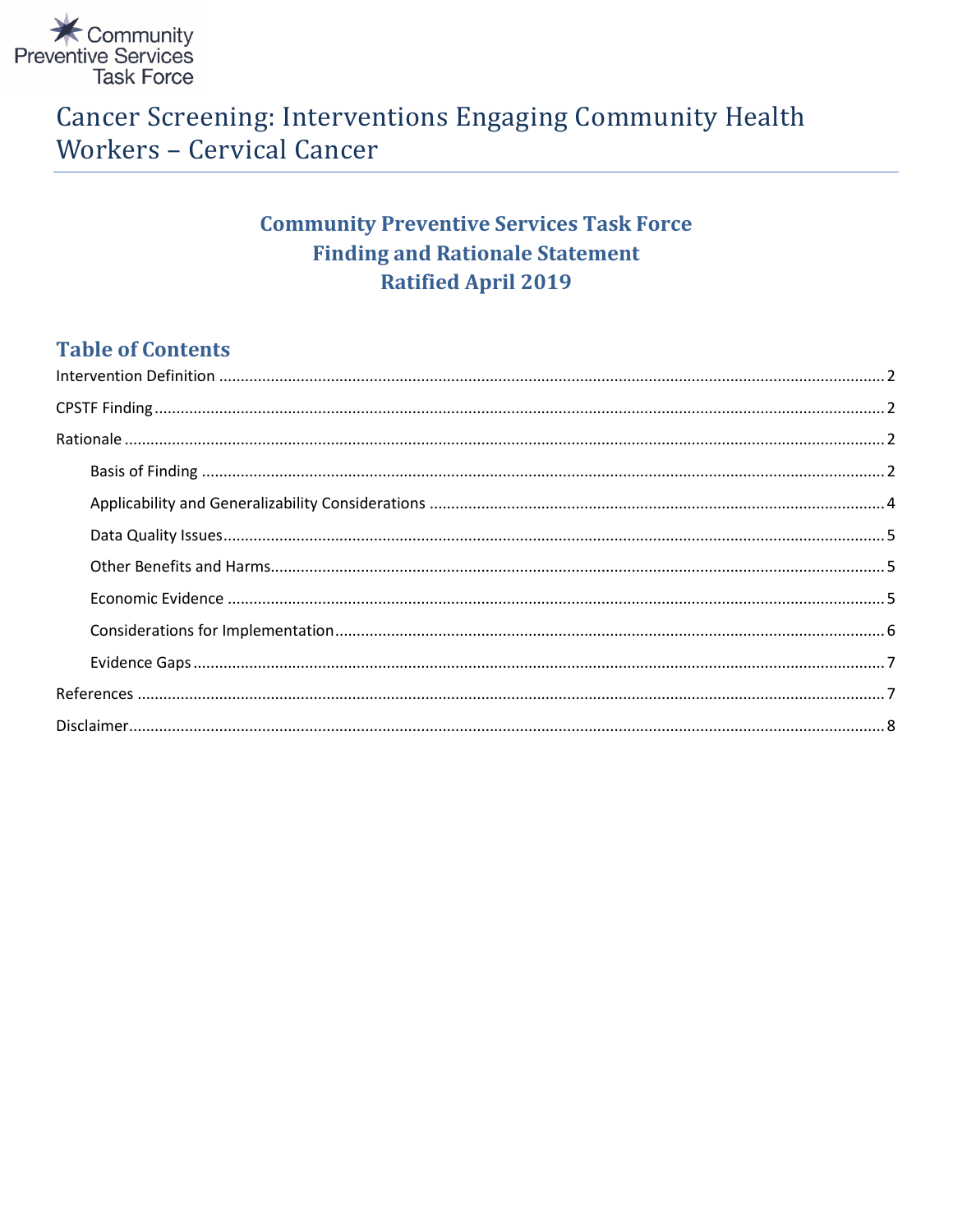

# **CPSTF Finding and Rationale Statement**

#### <span id="page-1-0"></span>**Intervention Definition**

Interventions that engage community health workers (CHWs) to increase cervical cancer screening implement one or more interventions reviewed by the Community Preventive Services Task Force (CPSTF) to do the following:

- Increase demand for screening services using [group education](https://www.thecommunityguide.org/findings/cancer-screening-group-education-clients-cervical-cancer) [www.thecommunityguide.org/findings/cancerscreening-group-education-clients-cervical-cancer], [one-on-one education](https://www.thecommunityguide.org/findings/cancer-screening-one-one-education-clients-cervical-cancer) [www.thecommunityguide.org/findings/cancer-screening-one-one-education-clients-cervical-cancer][, client](https://www.thecommunityguide.org/findings/cancer-screening-client-reminders-cervical-cancer)  [reminders](https://www.thecommunityguide.org/findings/cancer-screening-client-reminders-cervical-cancer) [www.thecommunityguide.org/findings/cancer-screening-client-reminders-cervical-cancer], or [small](https://www.thecommunityguide.org/findings/cancer-screening-small-media-targeting-clients-cervical-cancer)  [media](https://www.thecommunityguide.org/findings/cancer-screening-small-media-targeting-clients-cervical-cancer) [www.thecommunityguide.org/findings/cancer-screening-small-media-targeting-clients-cervical-cancer]
- Improve access to screening services by [reducing structural barriers](https://www.thecommunityguide.org/findings/cancer-screening-reducing-structural-barriers-clients-cervical-cancer) [www.thecommunityguide.org/findings/cancer-screening-reducing-structural-barriers-clients-cervical-cancer]

CHWs are trained frontline health workers who serve as a bridge between communities and healthcare systems. They are from, or have a close understanding of, the community served. They often receive on-the-job training and work without professional titles. Organizations may hire CHWs or recruit volunteers to act in this role. CHWs may work alone or as part of an intervention team that includes other healthcare professionals.

### <span id="page-1-1"></span>**CPSTF Finding (April 2019)**

The Community Preventive Services Task Force (CPSTF) recommends interventions that engage CHWs to increase cervical cancer screening (by Pap smear) based on strong evidence of effectiveness. Studies included in the systematic review showed increases in cervical cancer screening rates when CHWs delivered interventions alone or as part of an implementation team.

Interventions that engage CHWs to increase cervical cancer screening are typically implemented in underserved communities to improve health and can enhance health equity.

The CPSTF finds interventions that engage CHWs to increase cervical cancer screening (by Pap smear) are cost-effective with an incremental cost-effectiveness ratio below a conservative threshold of \$50,000 per quality-adjusted life year (QALY) gained.

### <span id="page-1-2"></span>**Rationale**

#### <span id="page-1-3"></span>**Basis of Finding**

The CPSTF recommendation is based on evidence from a systematic review of 66 studies (search period database inception – July 2017). Included studies evaluated intervention effects on breast (36 studies), cervical (29 studies), or colorectal (17 studies) cancer screening use—services recommended by the U.S. Preventive Services Task Force [\(2016a](https://www.uspreventiveservicestaskforce.org/Page/Document/UpdateSummaryFinal/breast-cancer-screening1) [www.uspreventiveservicestaskforce.org/Page/Document/UpdateSummaryFinal/breast-cancer-screening1], [2018](https://www.uspreventiveservicestaskforce.org/Page/Document/UpdateSummaryFinal/cervical-cancer-screening2) [www.uspreventiveservicestaskforce.org/Page/Document/UpdateSummaryFinal/cervical-cancer-screening2], [2016b](https://www.uspreventiveservicestaskforce.org/Page/Document/UpdateSummaryFinal/colorectal-cancer-screening2) [www.uspreventiveservicestaskforce.org/Page/Document/UpdateSummaryFinal/colorectal-cancer-screening2], respectively).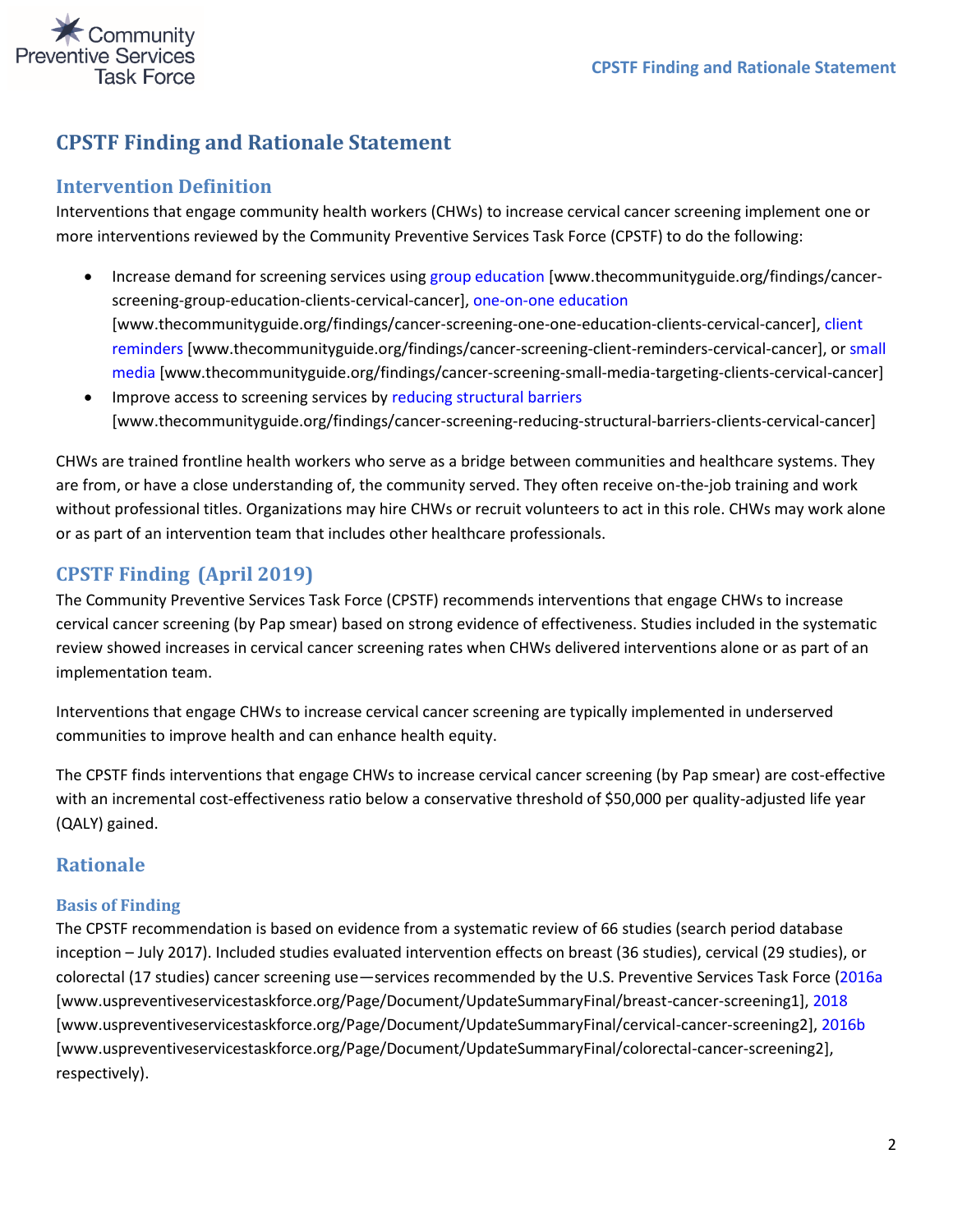### Community ve Services **Task Force**

The included studies examined interventions where CHWs worked alone or as part of a team. To better understand CHW effectiveness in increasing cancer screening use, the following stratifications were used:

- CHW alone CHWs implemented everything independently
- CHW added CHWs worked in a team, where the effect of adding a CHW could be isolated
- CHW in a team CHWs worked in a team, but the effect of adding CHW could not be isolated; only the effect of the whole team could be determined

Compared with no intervention or usual care, interventions that engaged community health workers increased cervical cancer screening whether CHWs worked alone or in a team.

- Overall: a median increase of 12.8 percentage points (interquartile interval [IQI]: 8.4 to 21.0; 27 study arms;
- CHW alone: a median increase of 13.0 percentage points (IQI: 8.4 to 19.4; 15 study arms)
- CHW added: a median increase of 11.0 percentage points (Range: 6.4 to 16.8; 3 study arms)
- CHW in a team: a median increase of 18.0 percentage points (IQI: 8.3 to 37.8; 9 study arms)

The CPSTF has related findings for interventions engaging CHWs to increase appropriate screening for the following:

- [Breast cancer \(recommended\)](https://www.thecommunityguide.org/findings/cancer-screening-interventions-engaging-community-health-workers-breast-cancer) [www.thecommunityguide.org/findings/cancer-screening-interventionsengaging-community-health-workers-breast-cancer]
- [Colorectal cancer \(recommended\) \[](https://www.thecommunityguide.org/findings/cancer-screening-interventions-engaging-community-health-workers-colorectal-cancer)www.thecommunityguide.org/findings/cancer-screening-interventionsengaging-community-health-workers-colorectal-cancer]

The remaining sections of the finding and rationale statement are based on analysis of all included studies across

breast, cervical, or colorectal cancer screening. Economic findings are specific to colorectal cancer screening.

#### *Stratified Analyses*

Interventions that engage community health workers vary in the type and number of intervention components used, CHW roles, and study population characteristics. The review team conducted stratified analyses to understand the influence of these factors on cancer screening use.

Included studies used intervention components such as one-on-one education, group education, small media, and client reminders to increase community demand for screening services. Studies also improved community access to screening services by reducing administrative barriers, assisting with appointment scheduling, providing transportation, translation, or child care.

Interventions were designed to increase community demand, improve access to services, or both. Interventions that aimed to do both reported the largest increases in screening rates (median increase of 18.5 percentage points, IQI: 8.9 to 26.6; 24 study arms).

Interventions engaged CHWs to implement one to six intervention components. While increases in screening use were seen across interventions with different numbers of components, larger increases were seen when CHWs implemented more intervention components.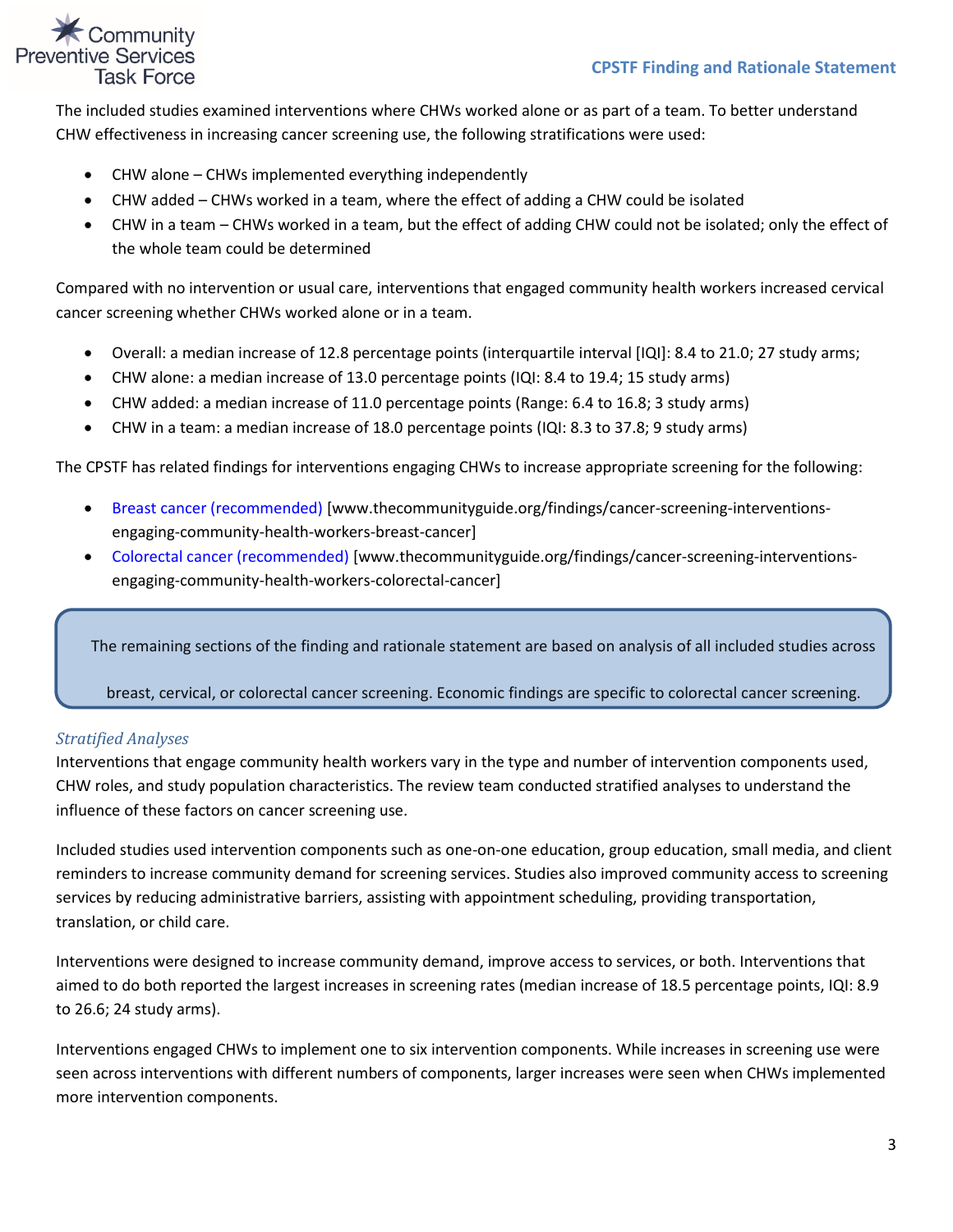#### **CPSTF Finding and Rationale Statement**

# **X** Community **Preventive Services Task Force**

CHWs most commonly provided one-on-one or group education, either alone or in combination with other components. Interventions that provided group education produced larger increases in cancer screening use (15.0 percentage points, IQI: 8.9 to 25.0; 35 study arms) than ones that provided one-on-one education (9.8 percentage points, IQI: 5.0 to 20.2; 42 study arms). Among studies that aimed to increase access to screening services, larger increases were seen when CHWs assisted with translation (30.2 percentage points, range: 18.2 to 58.9; 4 study arms) or addressed transportation barriers (26.8 percentage points, IQI: 17.9 to 58.6; 9 study arms).

Most studies provided information about baseline screening rates and were stratified to compare 0% vs. non-0% baseline or 0% to 50% vs. ≥50% baseline. Interventions were effective across all strata, though participants with baseline between 0% and 50% saw a greater increase (15.9 percentage points, IQI: 8.9 to 25.1; 22 study arms) than participants with ≥50% baseline (8.4 percentage points, IQI: 0.2 to 15.6; 20 study arms).

#### <span id="page-3-0"></span>**Applicability and Generalizability Considerations**

#### *Intervention Settings*

The CPSTF finding is considered applicable to a range of settings within or outside the United States, including healthcare or community-based settings in urban or rural areas. Studies were conducted in the United States (61 studies), Canada (1 study), in both the United States and Canada (1 study), Europe (2 studies), and Australia (1 study).

#### *Population Characteristics*

Interventions were effective for age-appropriate populations that reported different baseline screening use. Interventions were effective across racial and ethnic groups examined, and many studies focused on one racial or ethnic group. Only two interventions were implemented among majority or 100% American Indian/Alaska Native populations.

Interventions were effective across population groups with different educational backgrounds, employment levels, insurance statuses, and income levels. Slightly higher effects were reported in studies that targeted mostly low income populations.

While interventions were effective whether or not participants had a regular source of care, larger increases were observed when all or most of the participants had an established source of care.

#### *Intervention Characteristics*

Findings should be applicable across intervention characteristics, independent of the number and type of intervention components used. Interventions were effective whether components were used to increase demand or both demand and access. Only two studies increased access to services alone and were effective in increasing cancer screening.

Interventions were effective when components were delivered remotely, face-to-face, or both, though greater effects were reported when CHWs used both methods of communication. Interventions with or without tailoring produced similar increases in screening.

CHWs met with study participants one or more times, and larger increases were reported when there were more encounters. With two or more encounters, interventions lasted from half a month to 60 months and were stratified into <6 months, between 6 and 12 months, and ≥12 months. While all of the interventions were effective, slightly larger effects were reported by studies with longer intervention durations.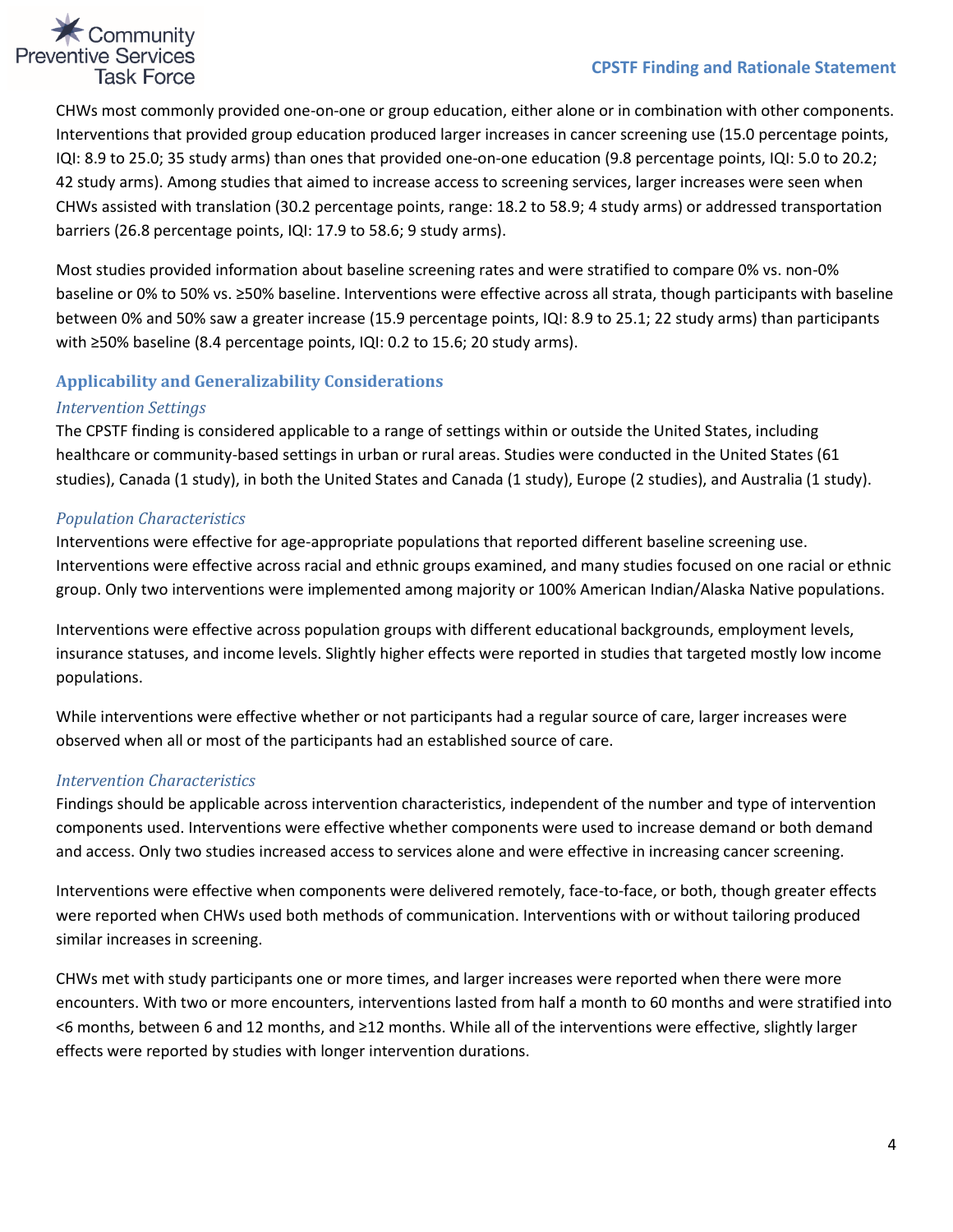

#### *CHW Roles*

CHWs in the included studies focused on six out of the ten core roles identified by the Community Health Worker Core Consensus Project in 2016 (C3 Project): cultural mediation among individuals, communities, and health and social service systems; culturally appropriate education and information; care coordination, case management, and system navigation; coaching and social support; individual and community capacity building; and outreach. Findings are applicable independent of the type or the number of core roles performed by the CHWs.

#### <span id="page-4-0"></span>**Data Quality Issues**

Study designs included randomized control trials (43 studies), pre-post with concurrent comparison groups (11 studies), or pre-post (12 studies). Stratified analyses found increases across different study designs, indicating robust findings.

#### <span id="page-4-1"></span>**Other Benefits and Harms**

No additional benefits or harms were reported in the included studies.

Included studies reported that CHWs improved their self-confidence and feelings of self-worth by delivering the interventions. The broader literature suggests that CHWs can also increase their target population's access to other healthcare services.

#### <span id="page-4-2"></span>**Economic Evidence**

Evidence from the systematic economic review shows interventions engaging CHWs to increase demand and access to cervical cancer screening are cost-effective.

The economic review included 5 studies (search period through April 2019) specific to cervical cancer screening by Pap smear. Studies were conducted in the United States (4 studies) and the United Kingdom (1 study). They focused on increasing demand for cervical cancer screening (4 studies), and increasing demand for, and access to, screening (1 study). All monetary values were adjusted to 2018 U.S. dollars.

The U.K. study was a simulated model that reported costs of CHWs within three different salary grades and screening rates. In addition to promoting cancer screening, the CHWs helped clients manage chronic conditions such as asthma and diabetes. The median cost per person was \$738 (IQI: \$589 to \$1,071). Three of the U.S. studies were randomized controlled trials, and one was a simulated model. One of the randomized controlled trials reported costs from both societal and payer perspectives for three different intervention modalities (i.e., flipchart, video, combined flipchart and video). The median cost per person from the four U.S. studies was \$177 (IQI: \$142 to \$237).

Two studies from the United States and one from the United Kingdom reported the incremental cost per additional woman screened. The U.K. study, which reported different salary and screening rates for the CHWs involved in comprehensive health intervention activities, had a median incremental cost per additional woman screened of \$3,824 (IQI: \$2,011 to \$11,057). The two U.S. studies, which included the study reporting costs from societal and payer perspectives for different intervention modalities, had a median incremental cost per additional woman screened of \$868 (IQI: \$642 to \$1,132).

Two studies reported incremental cost per QALY gained. A simulated model of a community-based patient navigation program in Texas that targeted Hispanic women, aged 18 years and older, reported an incremental cost-effectiveness ratio (ICER) of \$762 per QALY gained. A randomized controlled trial in Seattle, Washington used lay health workers to conduct one-on-one education for 20-79 year old Vietnamese-American women and reported an ICER of \$34,405 per QALY gained. Both were good quality studies that conducted the economic analysis from societal perspectives.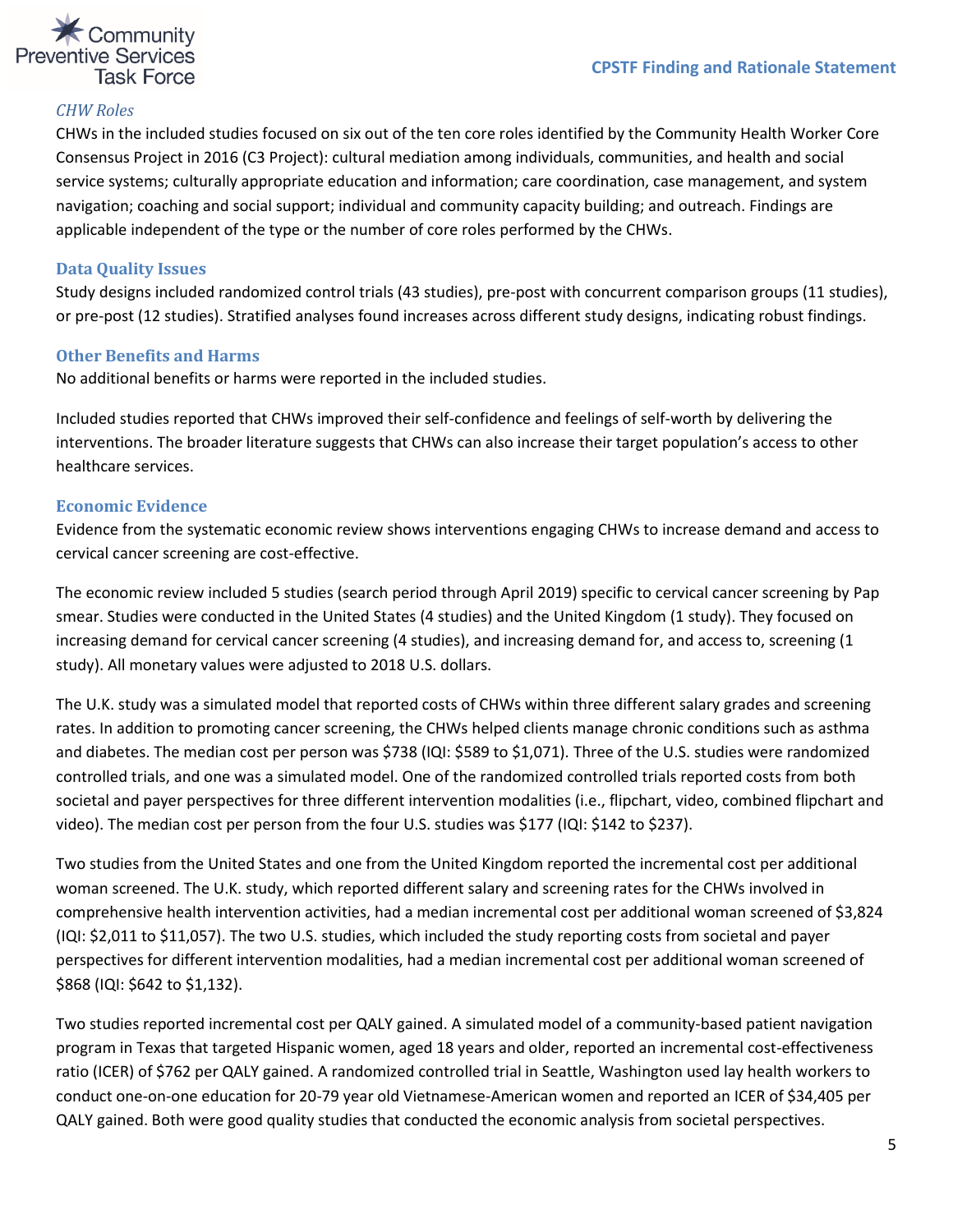# **X** Community **Preventive Services Task Force**

Economic evidence indicates these interventions are cost-effective with an ICER below a conservative threshold of \$50,000 per QALY gained.

#### <span id="page-5-0"></span>**Considerations for Implementation**

Results from stratified analyses showed interventions were effective across different settings with different population or intervention characteristics, suggesting intervention composition can be flexible. Studies in this review recruited CHWs from the target community or matched them with participants by race, language, or culture. The CHWs worked alone or as part of a team and implemented interventions with a heterogeneous mix of components, duration, and intensity. Decision makers should consider the local population, needs, and context when selecting intervention components.

While most of the included studies targeted underserved populations, increases in cancer screening were observed for all population groups examined (i.e., across different racial or ethnic groups and socioeconomic status). Interventions implemented in areas with low-income or low screening rates, however, produced larger screening increases. In 2015, people without health insurance or with incomes less than 139% of the federal poverty level had much lower cancer screening rates than their counterparts. Asian Americans, American Indians, and Alaska Natives also had lower screening rates than other racial and ethnic groups (White 2015). Interventions engaging CHWs can be targeted to these populations to increase cancer screening and improve health equity.

Most of the included studies provided some form of education. Interventions involving group education reported greater effects than those involving one-on-one education. It's possible that the social support received in group sessions motivates more participants to obtain screening. Interventions were effective whether or not they tailored to individual participant's needs. It's possible that with CHWs delivering the interventions based on their understanding of the target communities and individual participant, additional tailoring might not add value. While effectiveness was similar across the core roles performed by CHWs (C3 Project 2016), interventions reported larger increases in screenings when CHWs provided care coordination, case management, or system navigation.

Greater increases in cancer screening were observed when interventions had more than two components, or when interventions increased both demand for, and access to, screening services. Similar findings were reported in the Community Guide review on [multicomponent interventions to increase cervical cancer screening](https://www.thecommunityguide.org/findings/cancer-screening-multicomponent-interventions-cervical-cancer) [www.thecommunityguide.org/findings/cancer-screening-multicomponent-interventions-cervical-cancer]. Interventions that continued longer than six months or consisted of multiple sessions were more effective than ones with shorter durations or single-session interventions. Results indicate that effects may wane over time and booster sessions might be needed.

Technology infrastructure may be a consideration for some intervention approaches. Interventions that used both faceto-face and remote methods of communication were more effective than interventions that used either method alone.

Technology may increase efficiency and reduce maintenance costs (Flight et al., 2012; Mosen et al., 2010), but it also may require upfront costs and resources (Taplin et al., 2008; Leffler et al., 2011). In addition, populations may not have equal access to these technologies (Flight et al., 2012).

The Community Preventive Services Task Force also recommends interventions engaging CHWs to improve [cardiovascular disease management](https://www.thecommunityguide.org/findings/cardiovascular-disease-prevention-and-control-interventions-engaging-community-health) [www.thecommunityguide.org/findings/cardiovascular-disease-prevention-andcontrol-interventions-engaging-community-health][, diabetes prevention](https://www.thecommunityguide.org/findings/diabetes-prevention-interventions-engaging-community-health-workers)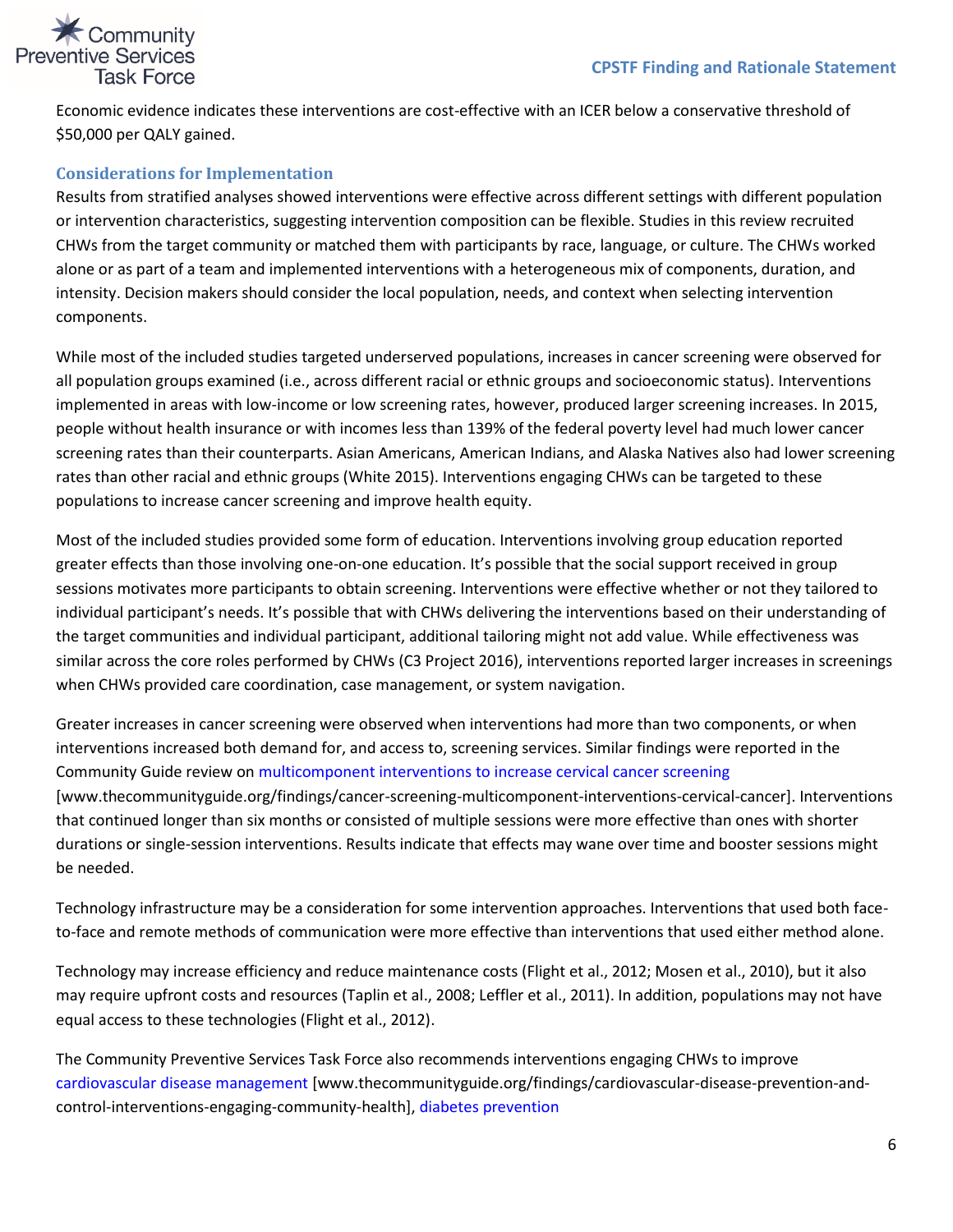#### **CPSTF Finding and Rationale Statement**

# Community **Preventive Services Task Force**

[www.thecommunityguide.org/findings/diabetes-prevention-interventions-engaging-community-health-workers], and [diabetes management](https://www.thecommunityguide.org/findings/diabetes-management-interventions-engaging-community-health-workers) [www.thecommunityguide.org/findings/diabetes-management-interventions-engagingcommunity-health-workers]. Together with the findings from the current review, it is clear that CHWs are effective in preventing and managing multiple chronic conditions. Currently, only a few states have certification processes in place for CHWs (some voluntary, some required). Other states are working towards certification. Standardizing the role of CHWs and providing certification opportunities would ensure CHW proficiency. It could also encourage more people to become CHWs and persuade decision makers to fund interventions that engage CHWs.

#### <span id="page-6-0"></span>**Evidence Gaps**

Several areas were identified as having limited information. Additional research would help answer questions and strengthen findings in these areas.

- What is the impact of these interventions on repeat screening?
- Are these interventions effective among American Natives/Alaska Natives?
- Is intervention effectiveness influenced by any of the following?
	- o Participants' health literacy
	- o Supervision of CHWs
	- o Compensation for CHW's work
	- o Inclusion of CHWs in research and evaluation
- How does CHW training affect outcomes? What is the best way to train CHWs for this type of work?
- Do the monetary benefits of interventions that engage community health workers to increase cervical cancer screenings exceed their costs?

#### <span id="page-6-1"></span>**References**

Flight IH, Wilson CJ, Zajac IT, Hart E, McGillivray JA. Decision support and the effectiveness of web-based delivery and information tailoring for bowel cancer screening: an exploratory study. *JMIR Res Protoc* 2012;1(2):e12.

Leffler DA, Neeman N, Rabb JM, Shin JY, Landon BE, et al. An alerting system improves adherence to follow-up recommendations from colonoscopy examinations. *Gastroenterology* 2011;140(4):1166-73.

Mosen DM, Feldstein AC, Perrin N, Rosales AG, Smith DH, et al. Automated telephone calls improved completion of fecal occult blood testing. *Med Care* 2010;48(7):604-10.

Taplin SH, Haggstrom D, Jacobs T, Determan A, Granger J, et al. Implementing colorectal cancer screening in community health centers: addressing cancer health disparities through a regional cancer collaborative. *Med Care* 2008;46(9 Suppl 1):S74-83.

The Community Health Worker Core Consensus (C3) Project: 2016 Recommendations on CHW Roles, Skills, and Qualities. Available at URL: https://sph.uth.edu/dotAsset/55d79410-46d3-4988-a0c2-94876da1e08d.pdf.

U.S. Preventive Services Task Force. Breast Cancer: Screening. Bethesda (MD): January 2016a. Accessed on 07/15/19. Available at URL: https://www.uspreventiveservicestaskforce.org/Page/Document/UpdateSummaryFinal/breast-cancerscreening1.